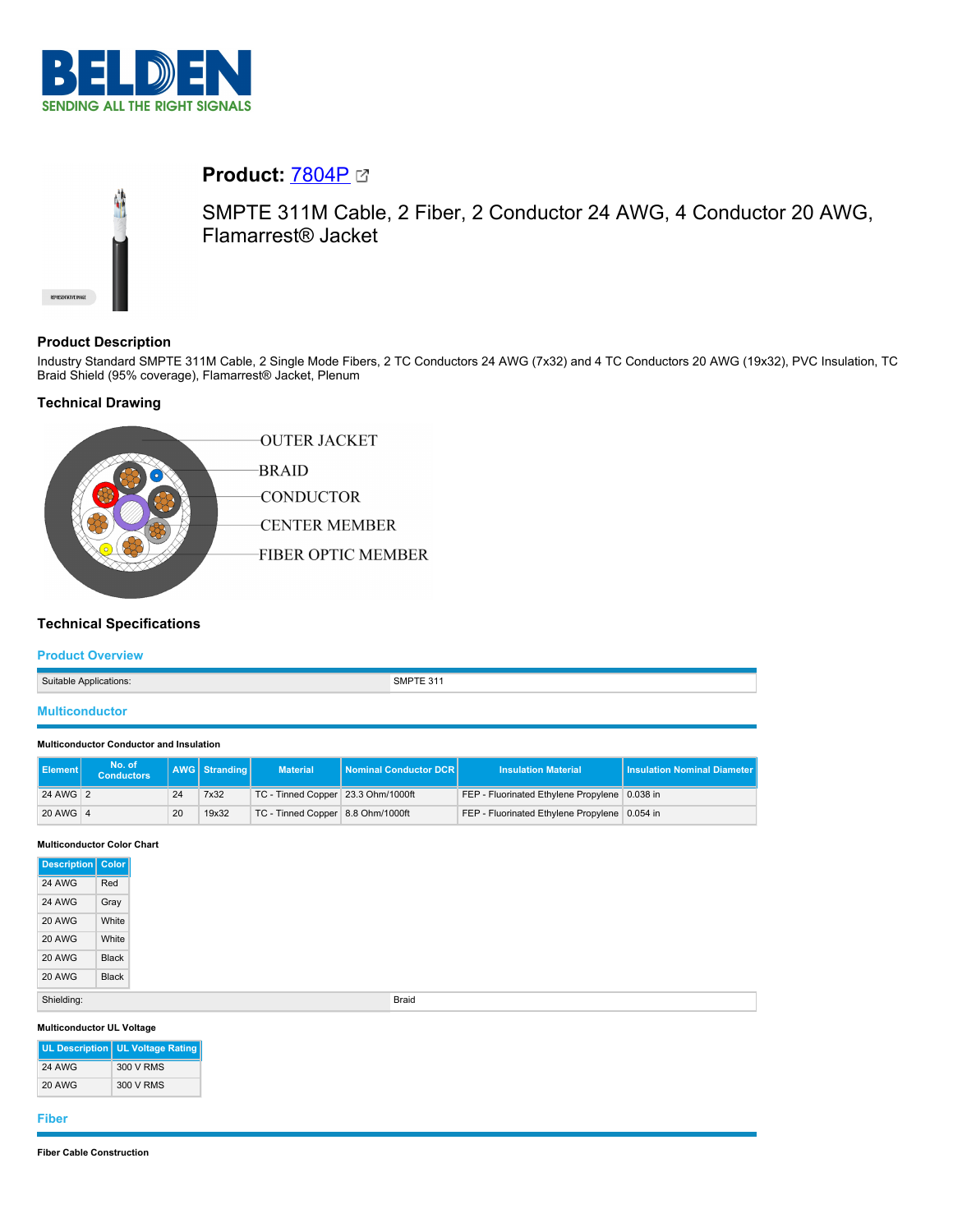| <b>Fiber Type</b> | l Fiber Count |
|-------------------|---------------|
| OS2, G.657.A2 2   |               |

Fiber Color Coding: Yellow, Blue

## **Buffer Specification**

| <b>DUITEL OPPULLICATION</b>     |                          |  |
|---------------------------------|--------------------------|--|
| <b>Buffer Material</b>          | <b>Buffer Diameter I</b> |  |
| PVC - Polyvinyl Chloride 900 um |                          |  |
| Mode Field Diameter:            |                          |  |
| Wavelength@Optical SM1:         |                          |  |
| Max. Attenuation at 1310 nm:    |                          |  |
| Max. Attenuation at 1550 nm:    |                          |  |

## **Overall Cable**

| <b>Outer Jacket</b> |                                   |                  |                           |  |  |  |
|---------------------|-----------------------------------|------------------|---------------------------|--|--|--|
|                     | <b>Material</b>                   | Nominal Diameter | <b>Separator Material</b> |  |  |  |
|                     | PVC - Polyvinyl Chloride 0.259 in |                  | PVC - Polyvinyl Chloride  |  |  |  |

#### **Overall Shielding**

| Layer 1   Type            | <b>Material</b>                    | Coverage |
|---------------------------|------------------------------------|----------|
| Overall                   | Braid TC - Tinned Copper 80 %      |          |
| Jacket:                   |                                    |          |
|                           | Separator Material@OuterJacket1 1: |          |
|                           | Operating Temperature Range:       |          |
|                           | Installation Temperature Range:    |          |
|                           | Storage Temperature Range:         |          |
| Max. Pull Tension:        |                                    |          |
| <b>Bulk Cable Weight:</b> |                                    |          |

## **Applicable Standards & Environmental Programs**

| NEC/(UL) Compliance:                         | <b>CMP</b> |
|----------------------------------------------|------------|
|                                              |            |
| CEC/C(UL) Compliance:                        | <b>CMP</b> |
| EU Directive 2011/65/EU (RoHS 2):            | Yes        |
| EU Directive 2015/863/EU (RoHS 2 amendment): | Yes        |
| EU Directive 2000/53/EC (ELV):               | Yes        |
| EU Directive 2012/19/EU (WEEE):              | Yes        |
| EU Directive 2003/11/EC (BFR):               | Yes        |
| Other Specification:                         | SMPTE 311  |

## **Suitability**

| Suitability - Indoor: | Yes                  |
|-----------------------|----------------------|
| <b>Flame Test</b>     |                      |
| UL Flammability:      | UL910 Steiner Tunnel |
| C(UL) Flammability:   | FT6                  |

## **Plenum/Non-Plenum**

| Plenum (Y/N):      |               |
|--------------------|---------------|
| Non-Plenum Number: | 7804R. 7804WB |

#### **Overall Armor Shield**

#### **Variants**

| Item#               | Color        | <b>UPC</b>            | Length   |
|---------------------|--------------|-----------------------|----------|
| 7804P 0101000       | <b>Black</b> | 612825189435 1.000 ft |          |
| 7804P 0101640 Black |              | 612825189442 1.640 ft |          |
| 7804P 0103280       | <b>Black</b> | 612825189459          | 3.280 ft |
| 7804P 010500        | <b>Black</b> | 612825436799          | $500$ ft |
| 7804P 010CUT        | <b>Black</b> |                       |          |
| 7804P 0105000       | <b>Black</b> | 612825189466          | 5.000 ft |